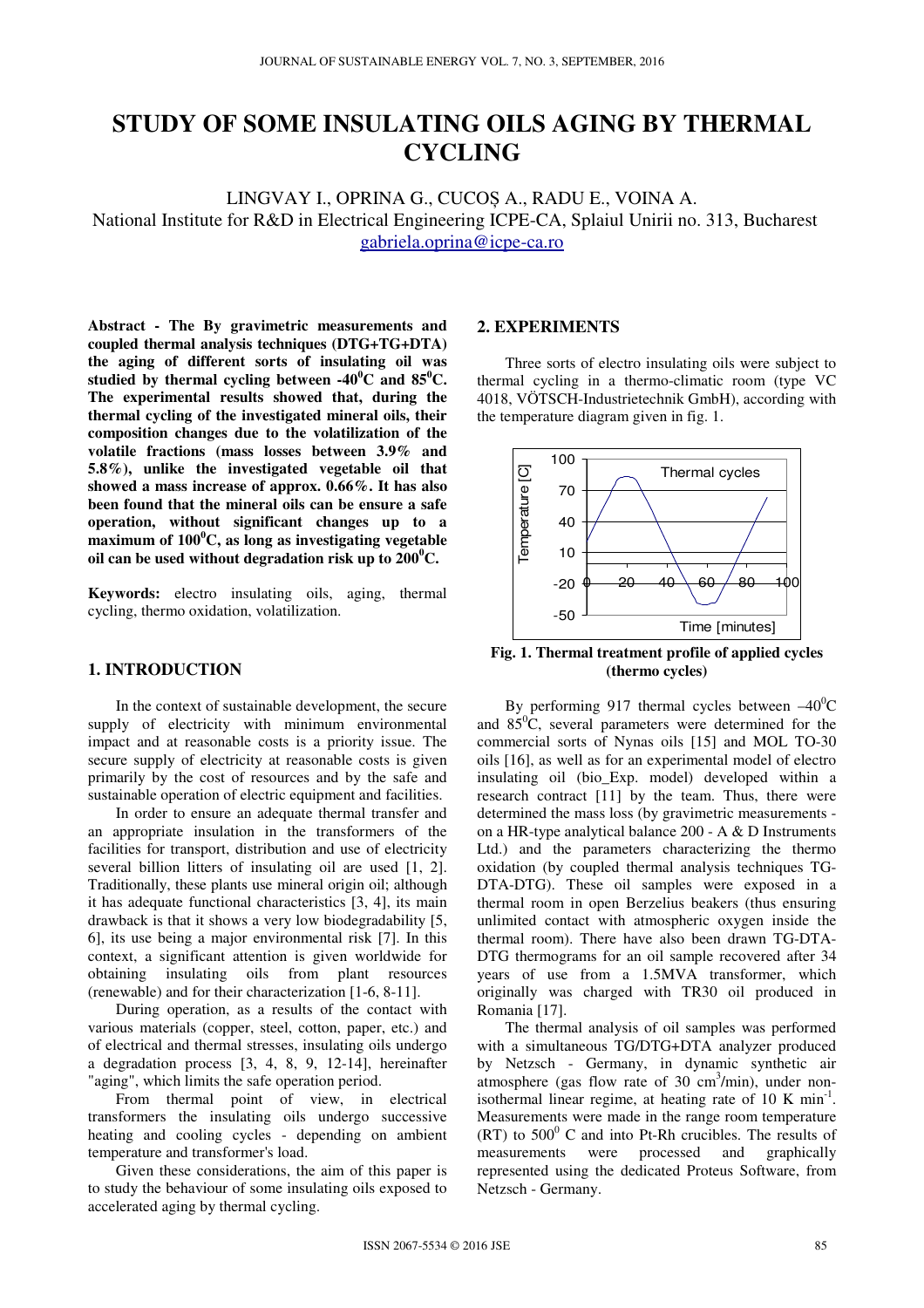## **3. EXPERIMENTAL RESULTS AND DISCUSSION**

The results of the gravimetric measurements and the variation of samples' mass over the thermal cycling are shown in fig. 2.



**Fig. 2. Variation of samples' mass over the thermal cycling** 

By analyzing data in fig. 2, it is found that, over the first 80 thermal cycles, due to the evaporation of volatile components in the samples, the investigated mineral oils show a mass loss as follows: of 5.126 g (approx. 1.28%) for Nynas and 4.785 g (approx. 1.19%) for MOL. After the evaporation of volatile components, the mass of mineral oil samples remain fairly stable (between 95 and 362 cycles). After 362 thermal cycles, the samples' mass show a linear decreasing trend until the end of the cycling process (cycle 917), reaching in the end to the total mass loss of 23.041g (5.7737%) for Nynas and 16.025g (3.9881%) for MOL, respectively. This behaviour suggests that, within the first 362 thermal cycles, decomposition processes in volatile fractions are initiated for some constituents from the composition of these oils. In the case of the experimental model of biodegradable vegetable oil developed by the authors, it appears that, unlike other vegetable oils, the sample exposed to thermal cycling do not show mass losses; on the contrary, even a slight mass increase was noted, with a total of 2.2662 g, i.e. 0.6646% over the 917 thermal cycles applied. This mass increase can be explained by the adsorption of the volatile fractions removed from the mineral oils (the samples were exposed to thermal cycling in open beakers, located in the same enclosure) and / or by the retention of atmospheric oxygen by the oxidation of the double bonds of the vegetable oil's fatty acids:

$$
_{2}-C=C-+O_{2} \rightarrow _{2}-C-C
$$

This explanation is also supported by the results reported in [18, 19].

Based on the data in fig. 1, the specific mass losses due to thermal cycling of the investigated oils were calculated. The variation of specific weight losses, expressed as percents per cycle, with the applied thermal cycles is shown in fig. 3.

The TG – DTA and DTG thermograms registered for Nynas sample before exposing the oil to thermal cycling is shown in fig. 4, while fig. 5 shows the thermograms

registered after 917 thermal cycles.



**Fig. 3. The variation of specific mass losses over the thermal cycling** 

Analyzing fig. 4, it results that the progressive warming of the oil sample to about  $90^{\circ}$ C triggers a first endothermic process with mass loss that has the maximum velocity at  $211.9^{\circ}$ C, immediately followed by a second endothermic process for which the mass loss has maximum velocity at  $274^{\circ}$ C. During these two processes, 96.67% of the samples' mass is volatilized. The rest of sample undergoes three successive exothermic processes, beginning on  $294.9^{\circ}$ C (with maximum velocities registered at  $294.4^{\circ}$ C,  $307.9^{\circ}$ C and  $320.4\degree$ C respectively); these processes are probably of oxidation, without a noticeable change in the sample's mass. In the end, at about  $440^{\circ}$ C, a final exothermic process with mass loss is triggered, being followed by a second exothermal process with 2.34% mass loss (from the initial mass of the sample), having the maximum velocity at  $512.3^{\circ}$ C; this is a combustion process with formation of gaseous products - the solid residue remaining in the crucible at  $575^{\circ}$ C being of 0.98% of the initial mass of the sample.

The analysis of fig. 5 shows that the thermal behaviour of Nynas oil after undergoing 917 thermal cycles (as shown by Fig. 1) is similar to the initial one (Fig. 4); the difference consists in the increase by  $10^{0}$ C of the temperature where the volatilization begins (the volatile fractions left during thermal cycling), in the systematic decreasing of the temperatures characteristic to the thermo oxidation processes, in the disappearance of the fraction having the endothermic minimum to  $274^{\circ}$ C and of the fractions registering the exothermic peak to 294.4<sup>0</sup>C and to 307.9<sup>0</sup>C and in the decreasing of the residue at  $575^{\circ}$ C from 0.98% to 0.62%.

TG-DTA and DTG thermograms registered for MOL TO 30 sample before being exposed to thermal cycling is shown in fig. 6, while fig. 7 shows the thermograms after 917 thermal cycles have been applied.

The comparative analysis of fig. 4 and fig. 6 shows that the initial samples of Nynas and MOL TO 30 oils show similar behaviour. The difference consists in the fact that both the starting temperature of the first endothermic volatilization process and the characteristic exothermic processes (for thermal oxidation) are higher, namely the volatilization begins at approx.  $110^0C$ (compared to about  $90^{\circ}$ C for Nynas).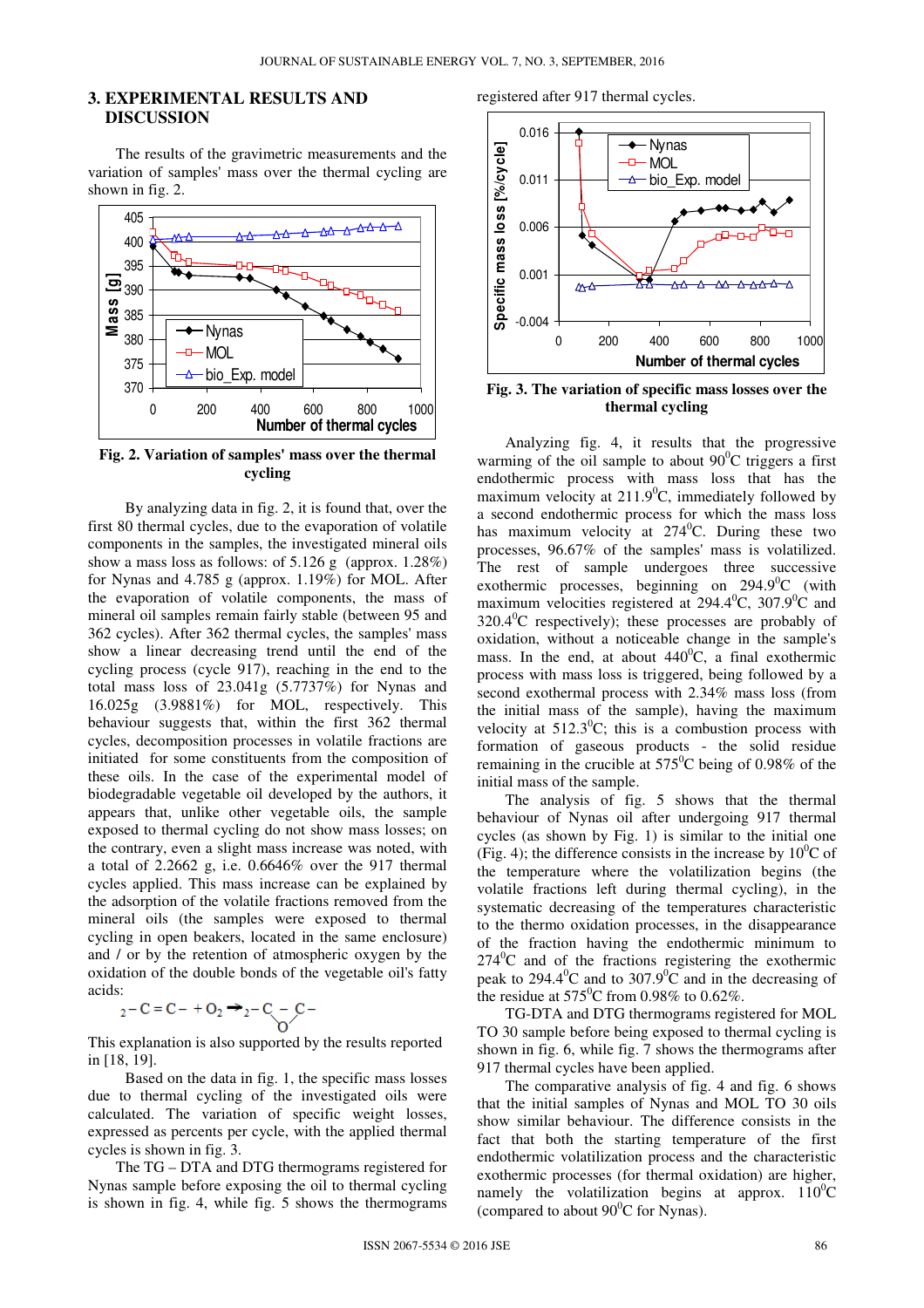JOURNAL OF SUSTAINABLE ENERGY VOL. 7, NO. 3, SEPTEMBER, 2016



**Fig. 4. TG – DTA and DTG thermograms registered for Nynas sample before cycling** 



**Fig. 5. TG – DTA and DTG thermograms registered for Nynas sample after 917 cycles (Fig. 1)** 



**Fig. 6. TG – DTA and DTG thermograms registered for MOL TO 30 oil sample before thermal cycling**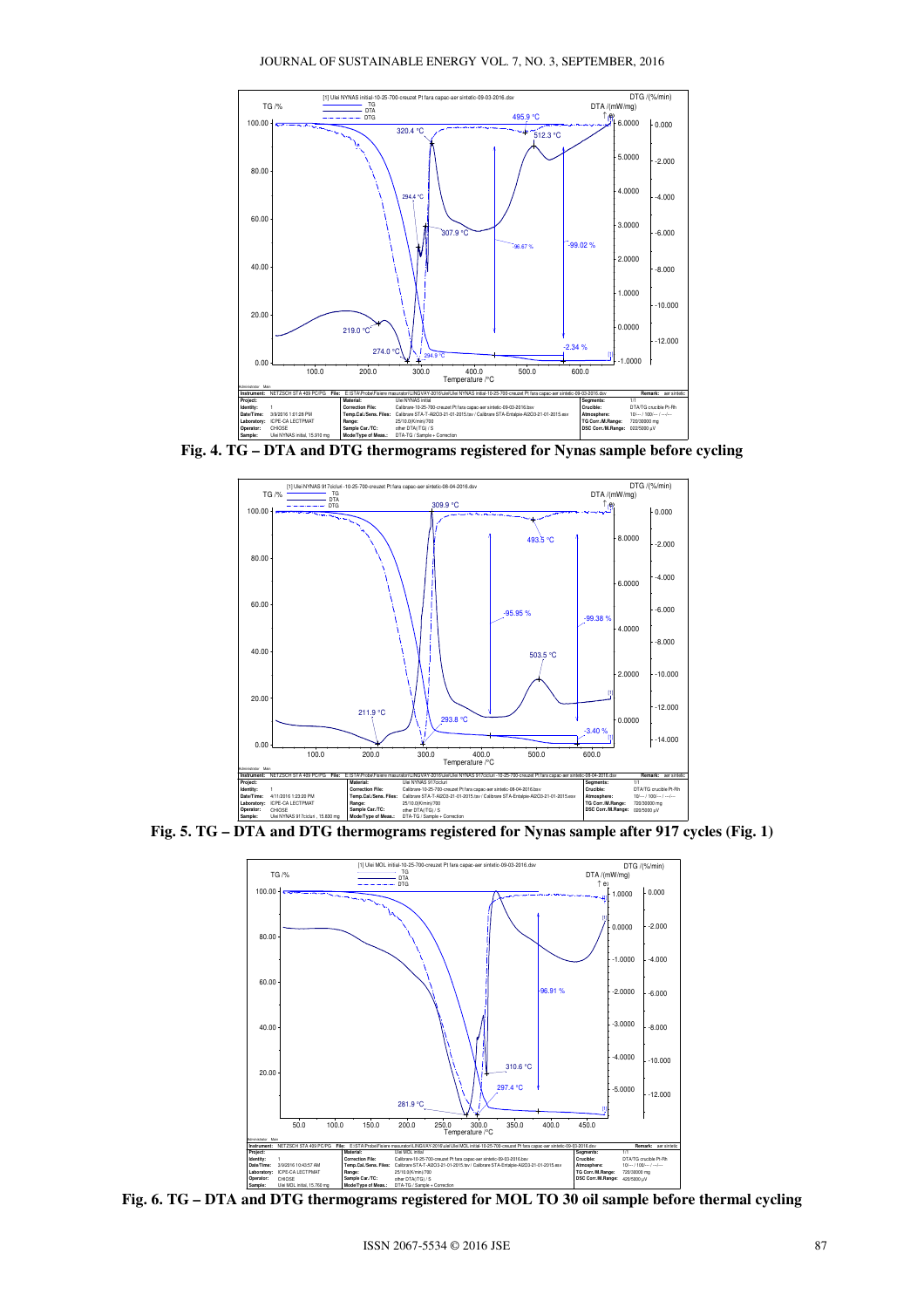The comparative analysis of fig. 6 and fig. 7 reveals that following the thermal cycling MOL TO 30 undergoes an aging process similar to the one identified for the Nynas investigated oil.

The thermograms obtained for the oil recovered from a 1.5MVA transformer after 34 years of use are shown in fig. 8, while fig. 9 shows the thermograms for MOL TO 30 oil after 363 thermal cycles.



**Fig. 7. TG – DTA and DTG thermograms registered for MOL TO 30 oil sample after 917 thermal cycles (Fig. 1***)*



**Fig. 8. TG – DTA and DTG thermograms for the Romanian oil sample TR30 recovered after 34 years of use** 



**Fig. 9. TG – DTA and DTG thermograms for MOL TO 30 oil sample after 363thermal cycles** 

The comparative analysis of fig. 8 and fig. 9 reveals a very good similarity between the two oils (registered differences are very low), this fact suggests that the application of 363 thermal cycles as shown in Figure 1

corresponds to the aging obtained during 34 years of operation (in the operating conditions specific to the 1.5MVA transformer of which the oil was sampled).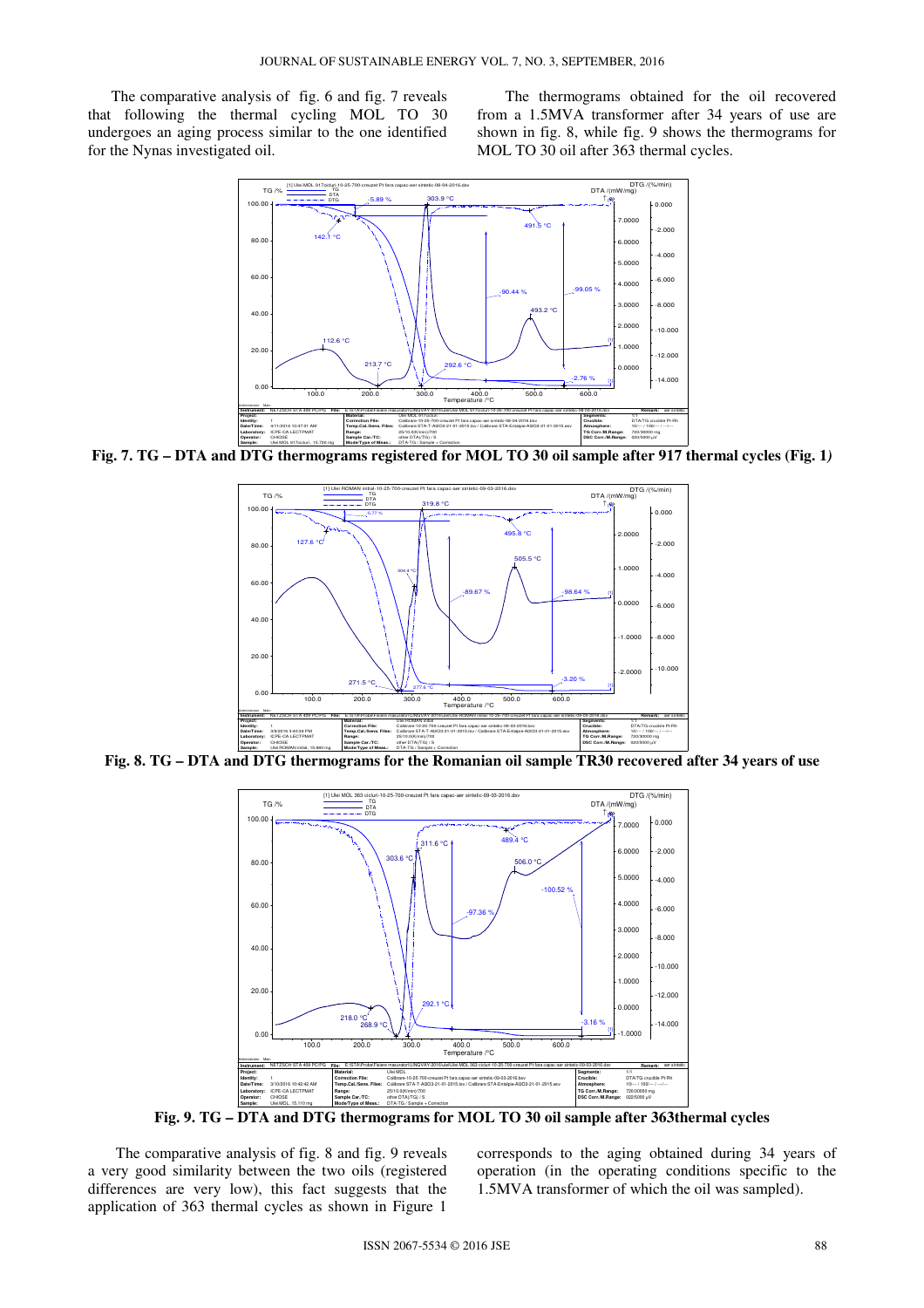The thermograms obtained for the experimental model of biodegradable vegetable oil developed by authors

before applying thermal cycling are shown in fig. 10, while fig. 11 shows the results after 917 thermal cycles.



**Fig. 10. TG – DTA and DTG thermograms for the sample of experimental model of oil before thermal cycling** 



**Fig. 11. TG – DTA and DTG thermograms for the sample of experimental model of oil after applying 917 thermal cycles (Fig. 1)** 

 The analysis of fig. 10 reveals that during the progressive warming of the experimental electro insulating vegetable oil developed within [11], before the application of thermal cycles, the first transformation process starts at  $199.8^{\circ}$ C; this is an exothermal process with the maximum velocity at 233<sup>0</sup>C, when the oil starts to lose mass  $(3.18\%$  up to  $250^{\circ}$ C) as a result of the volatile products formation. To about  $250^{\circ}$ C several successive processes are triggered exothermal oxidation processes with formation of gaseous products with maximum velocities registered at  $371.6^{\circ}$ C,  $411.7^{\circ}$ C,  $468.1^{\circ}$ C and  $529.5^{\circ}$ C which lead to the total weight loss of the sample (0% residue at 580 $^0$ C). After applying 917 thermal cycles (fig. 1) behaviour of the sample is similar to the original sample, the differences consisting in lowering the characteristic temperatures with about 10 -  $30^{\circ}$ C. These findings indicate that the maximum temperature of use / exploitation of this oil is of at least  $200^{\circ}$ C, comparing to about  $100^{\circ}$ C for the investigated mineral oils.